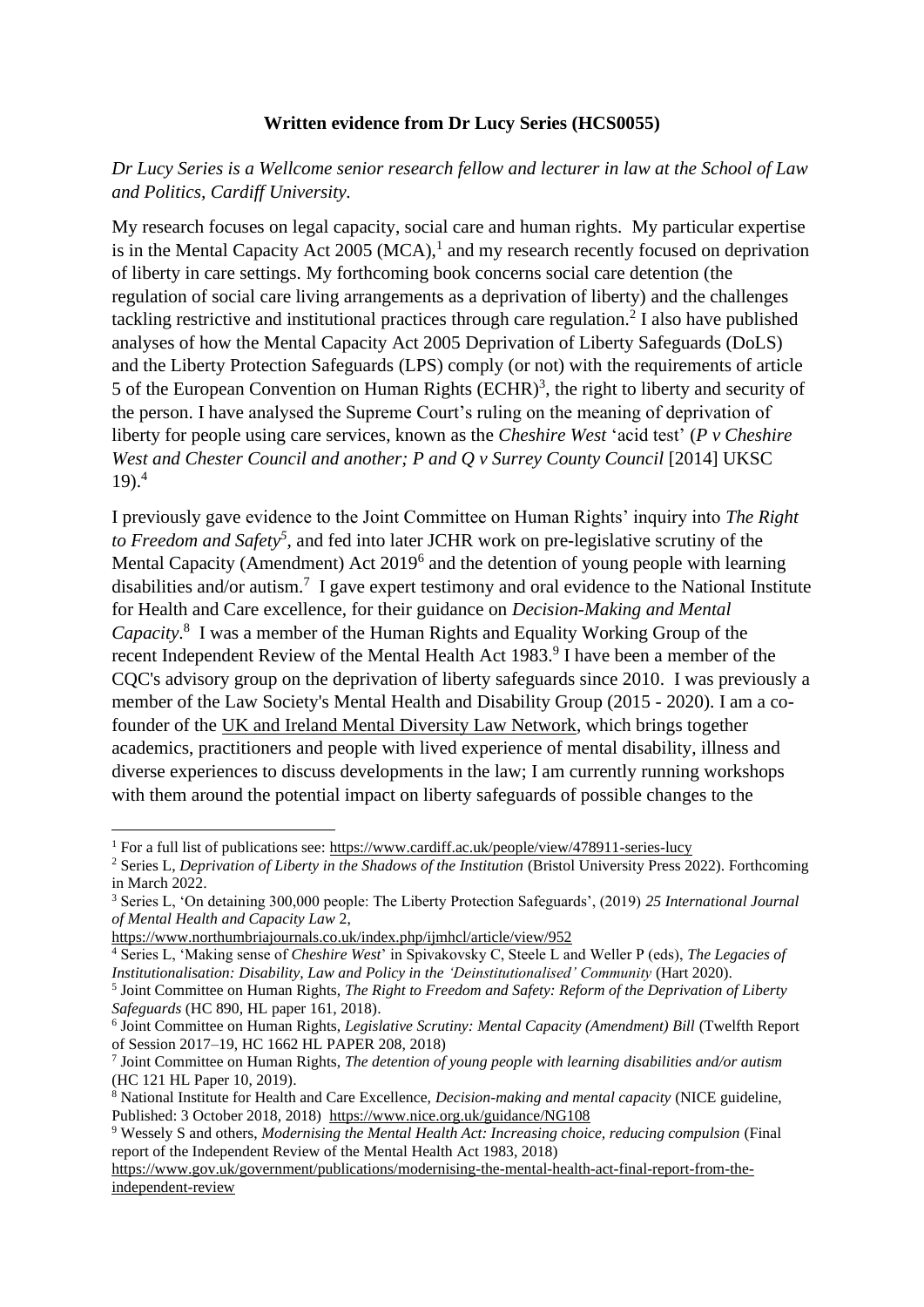Human Rights Act 1998. I have previously worked with the World Health Organisation and UN human rights bodies on matters concerning legal capacity and deprivation of liberty.

#### **The importance of rights to home**

There is a danger in an inquiry of this nature that our focus becomes on 'wrongs' in care settings, and not on what we want to get right. Human rights law can be a powerful tool for formulating positive goals as well as redressing wrongs. I would like to start by emphasising one of the most important human rights goals that social care can enable: ensuring people are well supported to enjoy meaningful homes in real communities, alongside the people they care about. As inclusive research by Social Care Future puts it:

We all want to live in the place we call home with the people and things that we love, in communities where we look out for one another, doing things that matter to us. $10$ 

But what is a home? Inserting the word 'home' into a living arrangement – for example, calling it a 'care home' - does not make it a home. Moving somebody into a setting and calling it their home, does not mean they will experience it as a home. A good deal of research – which I explore in my book – finds that many people living in care homes and other care settings do not experience these spaces as 'homes' in the ordinary sense, and many resemble 'institutions' in their internal workings and power dynamics. Historically, social care developed to move us away from the 'institutional' legacies of the past, but this is a work in progress as we continue to rely on smaller scale institutions in 'community' settings.

My recent research explored research on what 'home' means to different people, and particularly to older people, people with learning disabilities and mental health problems, and others who draw on care and support.<sup>11</sup> Homes are places where people expect to enjoy a locus of control over their environment, embodied by the saying derived from the English common law 'an Englishman's home is his castle'.<sup>12</sup> Most people expect to enjoy a fair degree of choice and control over where they live and who they live with, as well as a considerable degree of privacy and control over who enters their home ('control of the threshold'). Most home-dwellers enjoy considerable control over everyday activities and decisions, daily rhythms and routines. People expect to be able to move freely within their homes, and not be confined to, or prohibited from, particular parts of it.

Homes offer safety, security, a 'haven' from the intrusion of others. Homes are places where we can express our identities, for example through our decorative choices. Homes are an important locus for relationships with family and friends, where we can receive guests and offer hospitality (the 'social home'). Homes also offer the privacy and freedoms necessary for establishing intimate personal relationships – including sexual relationships – and founding a family. Over time, homes become places of rootedness and belonging. Researchers argue that homes are vital 'scaffolding for the self', <sup>13</sup> particularly for people with cognitive

 $12$  Semayne's Case (1 January 1604) 5 Coke Rep. 9.

<sup>10</sup> Crowther N, 'Talking about a brighter social care future' (*Social Care Future* 2019) <https://socialcarefuture.blog/2019/10/31/talking-about-a-brighter-social-care-future/>

 $\frac{11}{11}$  I synthesize this research in *Deprivation of Liberty in the Shadows of the Institution* (n [2\)](#page-0-0). For a summary of this, see my blog post:<https://thesmallplaces.wordpress.com/2021/11/20/places-like-home/>

<sup>&</sup>lt;sup>13</sup> E.g. Lindemann H, 'Holding One Another (Well, Wrongly, Clumsily) in a Time of Dementia', (2009) 40 *Metaphilosophy* 3, 416.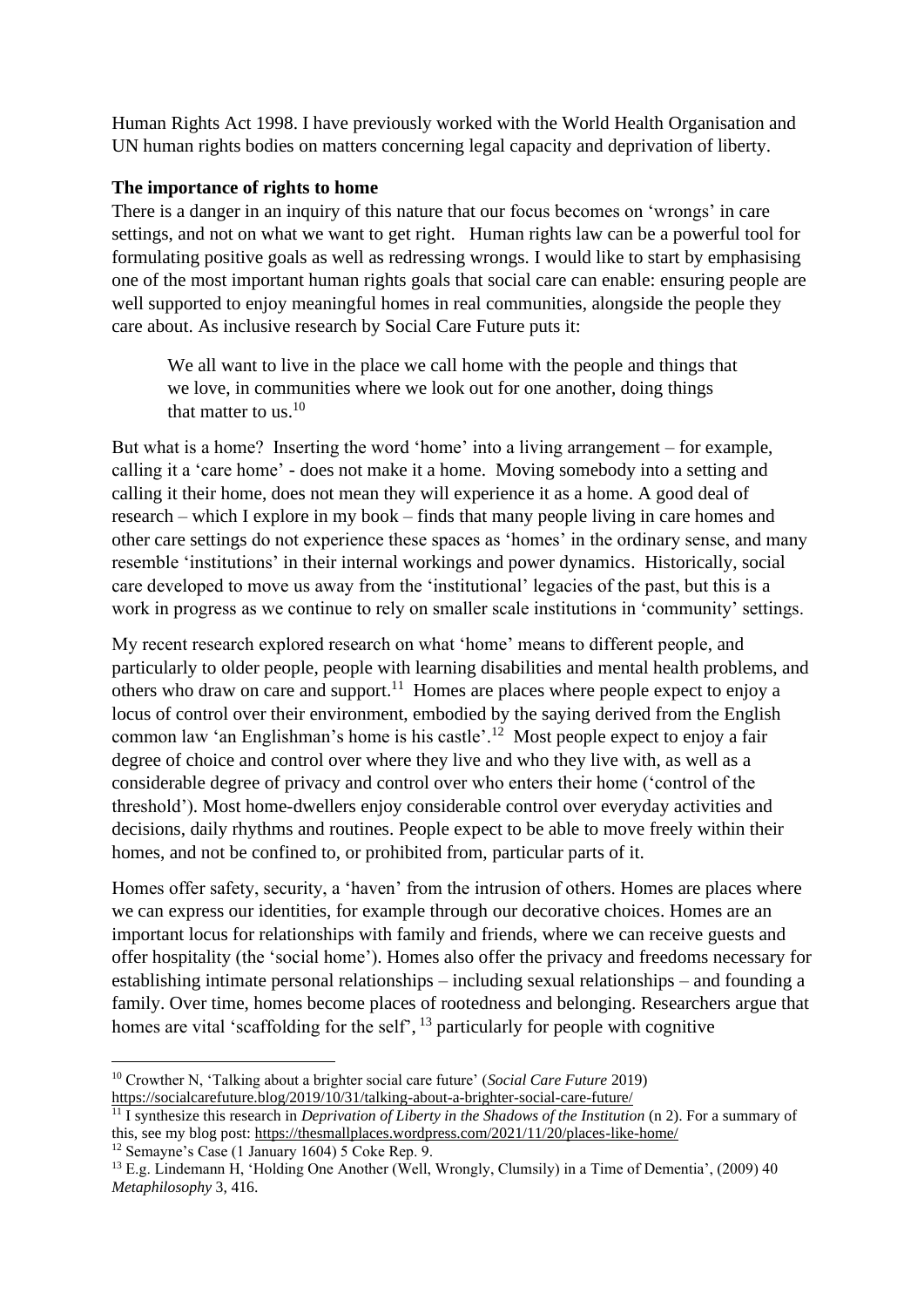impairments whose environment becomes critical in maintaining a sense of self. Living in depersonalising environments can exacerbate conditions like dementia or autism.<sup>14</sup> Meaningful homes are important for recovery from physical and mental illness.<sup>15</sup>

Yet many people who draw on care and support do not experience 'home' in the ordinary way that most other people expect. Many do not exercise real or meaningful choices over where and with whom they live.<sup>16</sup> In congregate settings, like care homes, people will have very limited opportunities to choose who they live with, who supports them, who enters their private spaces, and they often experience depleted opportunities to exercise meaningful choices in their everyday lives. Many social scientists describe these settings as 'institutional' or as having 'institutional' aspects, and this has harmful effects on individual wellbeing. $17$ 

The recent covid pandemic sharpens our awareness of how readily human rights and human needs can be curtailed in more institutional care settings. Government guidance for care homes imposed (without any clear legal basis) significant restrictions on residents' rights and freedoms, including rights to freely come and go from the setting, to receive visitors, or even sometimes to move outside of a person's own room where they were required to isolate. Care home residents experienced some of the most severe restrictions imaginable in our society, often tantamount to segregation or solitary confinement. Yet similar guidance issued for people living in settings like supported living acknowledged that such restrictions could not be imposed without the person's own agreement, because these were legally the person's own home.<sup>18</sup> Entering a care environment fundamentally weakens a person's human rights, conferring authority upon the care provider and those commissioning or securing the care over many matters of basic importance to the person.

Our society is heavily dependent on congregate care settings, and we have normalised the care of older people in institutions like care homes. Yet these are not environments where most people would choose to live, and they entail intrinsic losses to the ordinary rights to home that most people expect to enjoy. It is not inevitable that because a person draws on care and support, or has difficulties with 'mental capacity', that they should enter living arrangements where their rights to home can be so depleted. Our goal should be to advance our knowledge, services (public and private) and practices enabling us to secure homes for all.

<sup>&</sup>lt;sup>14</sup> E.g. Sabat SR, 'Subjectivity, the brain, life narratives and the ethical treatment of persons with Alzheimer's disease', (2009) 9 American Journal of Bioethics 9, 23; Kitwood T and Booker D (eds), *Dementia reconsidered: The person still comes first* (Open University Press 2019).

<sup>&</sup>lt;sup>15</sup> Borg M and others, 'What Makes a House a Home: The Role of Material Resources in Recovery from Severe Mental Illness', (2005) 8 *American Journal of Psychiatric Rehabilitation* 3, 243.

<sup>&</sup>lt;sup>16</sup> A violation of the 'right to live independently and be included in the community' under article 19 of the United Nations Convention on the Rights of Persons with Disabilities

<sup>&</sup>lt;sup>17</sup> For a landmark paper on the importance of control over one's living environment see: Langer EJ and Rodin J, 'The effects of choice and enhanced personal responsibility for the aged: A field experiment in an institutional setting', (1976) 34 *Journal of personality and social psychology* 2, 191. For a review of the research in this tradition see: Mallers MH, Claver M and Lares LA, 'Perceived Control in the Lives of Older Adults: The Influence of Langer and Rodin's Work on Gerontological Theory, Policy, and Practice', (2014) 54 *The Gerontologist* 1, 67.

<sup>&</sup>lt;sup>18</sup> Department of Health and Social Care, 'Guidance: COVID-19: guidance for supported living (Updated 17 August 2021)' (2021[\) https://www.gov.uk/government/publications/supported-living-services-during](https://www.gov.uk/government/publications/supported-living-services-during-coronavirus-covid-19/covid-19-guidance-for-supported-living)[coronavirus-covid-19/covid-19-guidance-for-supported-living](https://www.gov.uk/government/publications/supported-living-services-during-coronavirus-covid-19/covid-19-guidance-for-supported-living)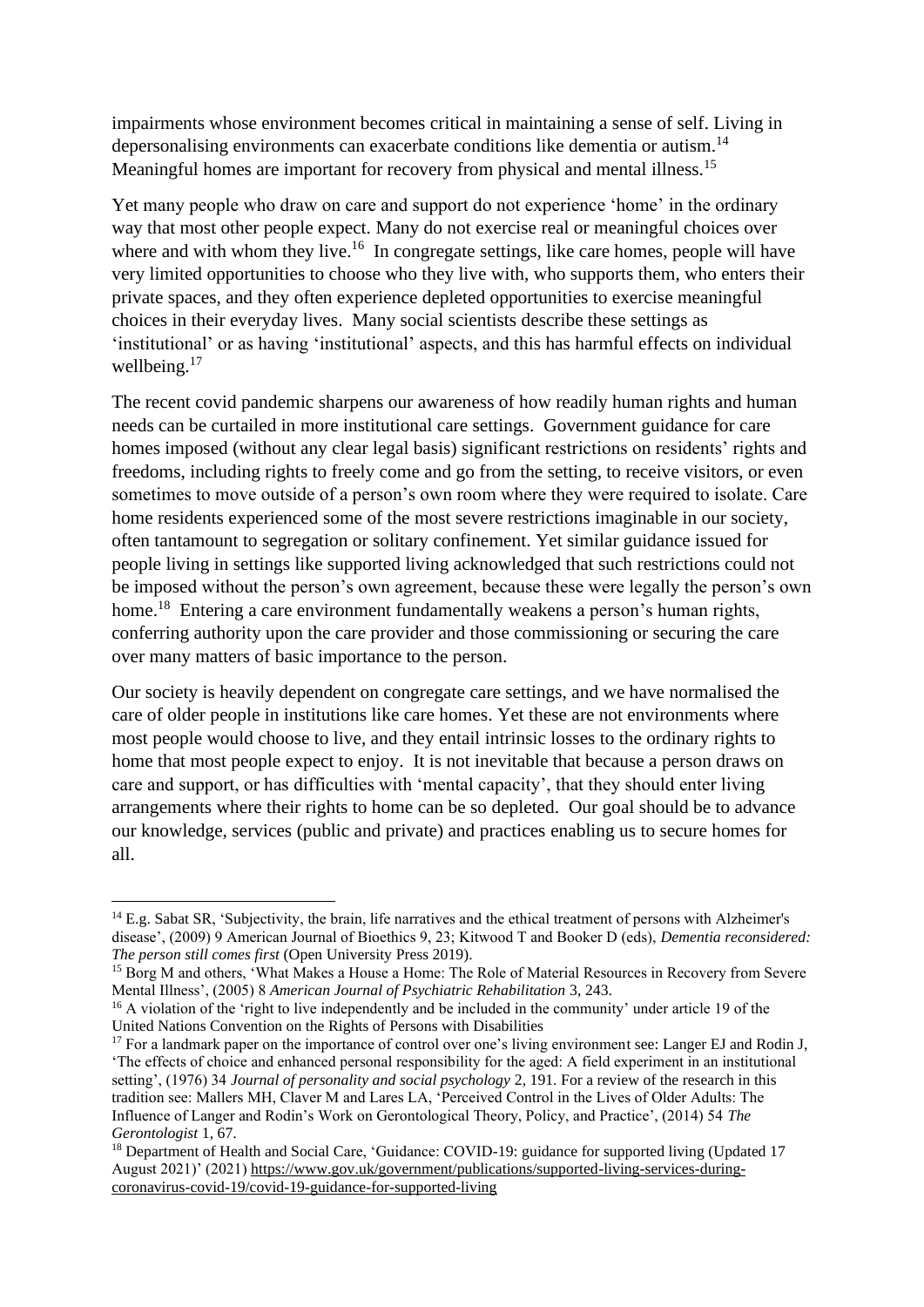However, without fundamental reforms to existing models of housing and social care provision, without the political will to treat social care as a visionary project not a national burden to be managed, we will remain heavily reliant on quasi-institutional settings. Without a radical change to social care's political vision and political settlement, we become reliant on human rights and other forms of law to address the worst problems in care settings, we do not *fulfil* rights to home and community. There is only so much that regulation – including liberty safeguards and regulation by bodies like the Care Quality Commission (CQC) – can achieve without fundamental changes to the political settlements for care. At best, we can temper the most institutional features of these environments and carve out slightly more home-like spaces.

#### **Liberty safeguards**

Until quite recently nobody really thought about rights to liberty for people in community care settings. Deprivation of liberty was associated with hospital environments and even then, only certain kinds of patient - people with 'mental illnesses', not those living with dementia, learning disabilities or autism, whose confinement was mainly 'informal'. Yet England and Wales, and a growing number of other countries around the world,<sup>19</sup> do now recognise that even 'community' care settings can restrict people's rights, and that this can amount to a deprivation of liberty.

In 2014 in *Cheshire West* the Supreme Court ruled that a person was deprived of their liberty if they were subject to 'continuous supervision and control' and 'not free to leave'.<sup>20</sup> This 'acid test' of deprivation of liberty affects an estimated 300,000 people who draw on care and support, including people in hospitals, care homes, supported living and even 'ordinary' domestic settings.<sup>21</sup> The majority are older adults, around half are people living with dementia, but there are substantial numbers of people with learning disabilities, autism, brain injury and neurological conditions. These situations are currently regulated via the Mental Capacity Act 2005 deprivation of liberty safeguards (DoLS) and authorisations issued by the Court of Protection, and in future will be regulated via the Liberty Protection Safeguards  $(LPS).^{22}$ 

Some people find it surprising that people living in care homes and 'domestic' settings could be categorised as deprived of their liberty. Some query the need for this, and view it as human rights taken to excess (including, apparently, this government<sup>23</sup>). In fact, this is not an unprecedented departure for English law – before the Mental Health Act 1959 almost all settings where a person was restricted in some way by people paid to care for them were regulated as 'lunacy institutions'. People so confined were entitled to 'safeguards' for their liberty even if they lived in private homes, so long as the care provided was 'for profit'. This would have been the case at the time the ECHR was drafted and signed. It is a myth that

<sup>19</sup> See *Deprivation of Liberty in the Shadows of the Institution* (n [22\)](#page-0-0)

<sup>&</sup>lt;sup>20</sup> P v Cheshire West and Chester Council and another; P and Q v Surrey County Council [2014] UKSC 19.

<sup>21</sup> Department of Health and Social Care, *Impact Assessment: Mental Capacity (Amendment) Bill* (Revised IA, dated 31/01/2019, 2019).

<sup>22</sup> Previously considered by the JCHR in: Joint Committee on Human Rights, *The Right to Freedom and Safety: Reform of the Deprivation of Liberty Safeguards* (HC 890, HL paper 161, 2018); Joint Committee on Human Rights, *Legislative Scrutiny: Mental Capacity (Amendment) Bill* (Twelfth Report of Session 2017–19, HC 1662 HL PAPER 208, 2018).

<sup>23</sup> Ministry of Justice, *Human Rights Act Reform: A Modern Bill Of Rights* (CP 588, 2021) [159]-[160].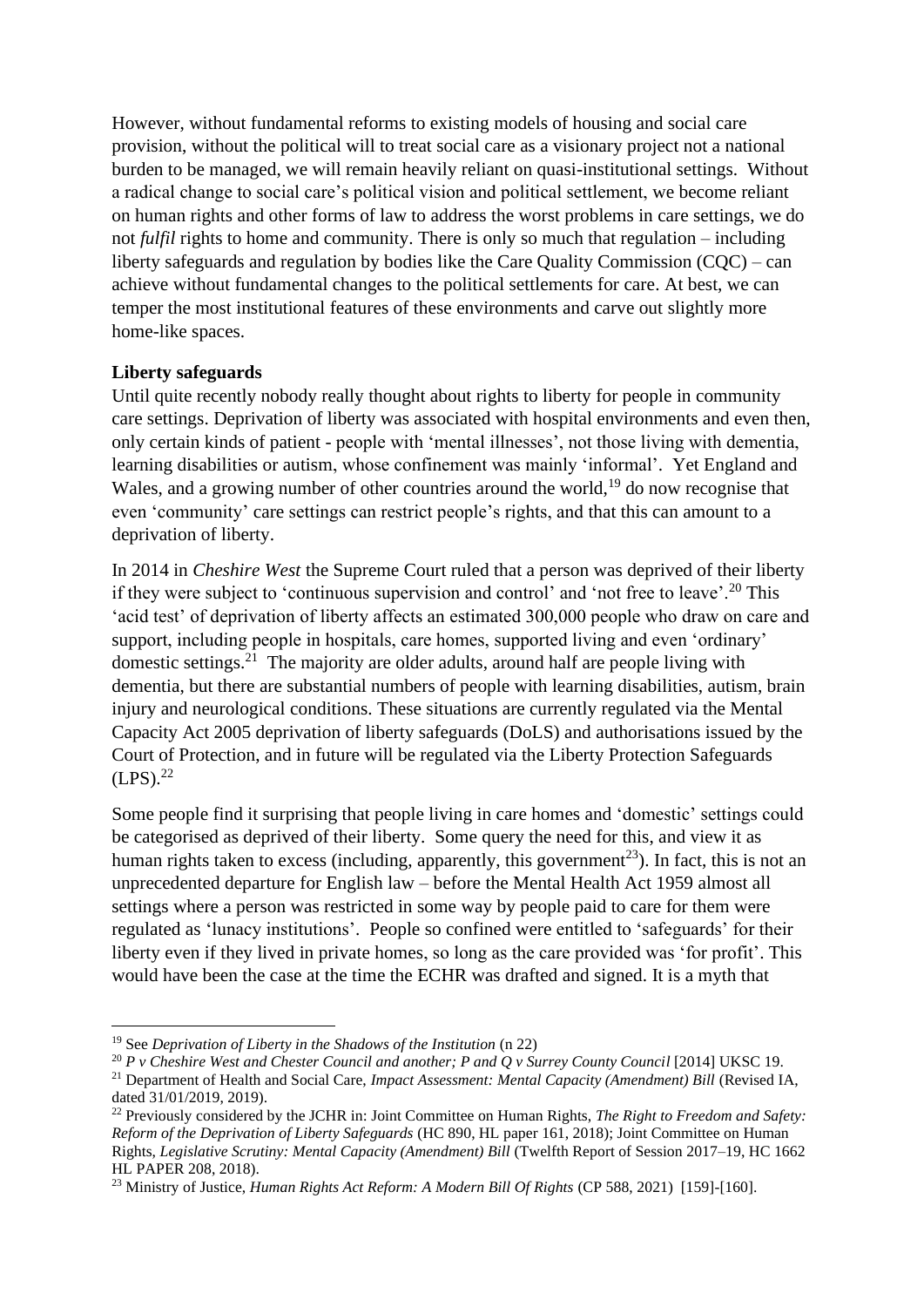'institutions' and detention has always been synonymous with hospital confinement.<sup>24</sup> It was only from the 1960s onwards that the care of people with 'incapacity' was deregulated and de-formalised in the way we now view as natural and inevitable.

'Liberty' safeguards protect more than just 'liberty'

There are now more people considered to be deprived of their liberty in Britain's care homes than its prisons.<sup>25</sup> Why are we regulating so many care arrangements as a deprivation of liberty? In my book I argue that this is because we are increasingly aware of the potential for human rights violations in care settings, which have no obvious alternative and accessible form of redress. Concerns include:

- Placing people in settings where they (or their families) do not wish them to live, including moving people out of their existing homes or preventing a return home after a hospital admission;
- Subjecting people to excessive restrictions, including physical restraint, chemical restraint, 'blanket rules' and institutional regimes;
- Imposing specific restrictions on people's ordinary rights to privacy for example restrictions on contact with friends or family, restrictions on access to social media, regimes imposed to prevent sexual activity;
- Concerns about generally poor quality care, neglect, lack of meaningful activities, lack of access to communities, loneliness and isolation.

The CQC has detailed how 'services where people are unable to leave of their own accord' and where people may have one-to-one care (that is, they are under 'continuous supervision and control') are 'inherent risk factors' that a 'closed culture' might develop there, placing residents at heightened risk of abuse. This stemmed from work looking at serious institutional abuses

■ 'Liberty'

has therefore become something of a catch-all for a wide range of human rights violations and concerns about what happens to some people in formal care settings.

Why are we then regulating these matters as a 'deprivation of liberty' and not under article 8 ECHR or some other mechanism? Why do we need checks and safeguards for people when the MCA already requires that their care should be arranged in their 'best interests' and 'least restrictive'?

# Preventive safeguards

The answer is that people living in these situations are generally unable to call attention to their predicament when things go wrong. In the *Bournewood* case, *HL v UK<sup>27</sup> ,* procedural safeguards of the kind required by article 5 were described as protecting people against 'misjudgments and professional lapses'. If things have gone seriously wrong then those responsible for their care are likely either to have not noticed this, to be complicit with this, or to be unable to fix this (or they would have put it right). To have a system that responds

<sup>24</sup> This history is detailed in: *Deprivation of Liberty in the Shadows of the Institution* (n [22\)](#page-0-0).

<sup>&</sup>lt;sup>25</sup> Series L, 'On detaining 300,000 people: The Liberty Protection Safeguards', (2019) 25 International Journal of Mental Health and Capacity Law 2,

https://www.northumbriajournals.co.uk/index.php/ijmhcl/article/view/952

<sup>&</sup>lt;sup>27</sup> [2004] ECHR 720.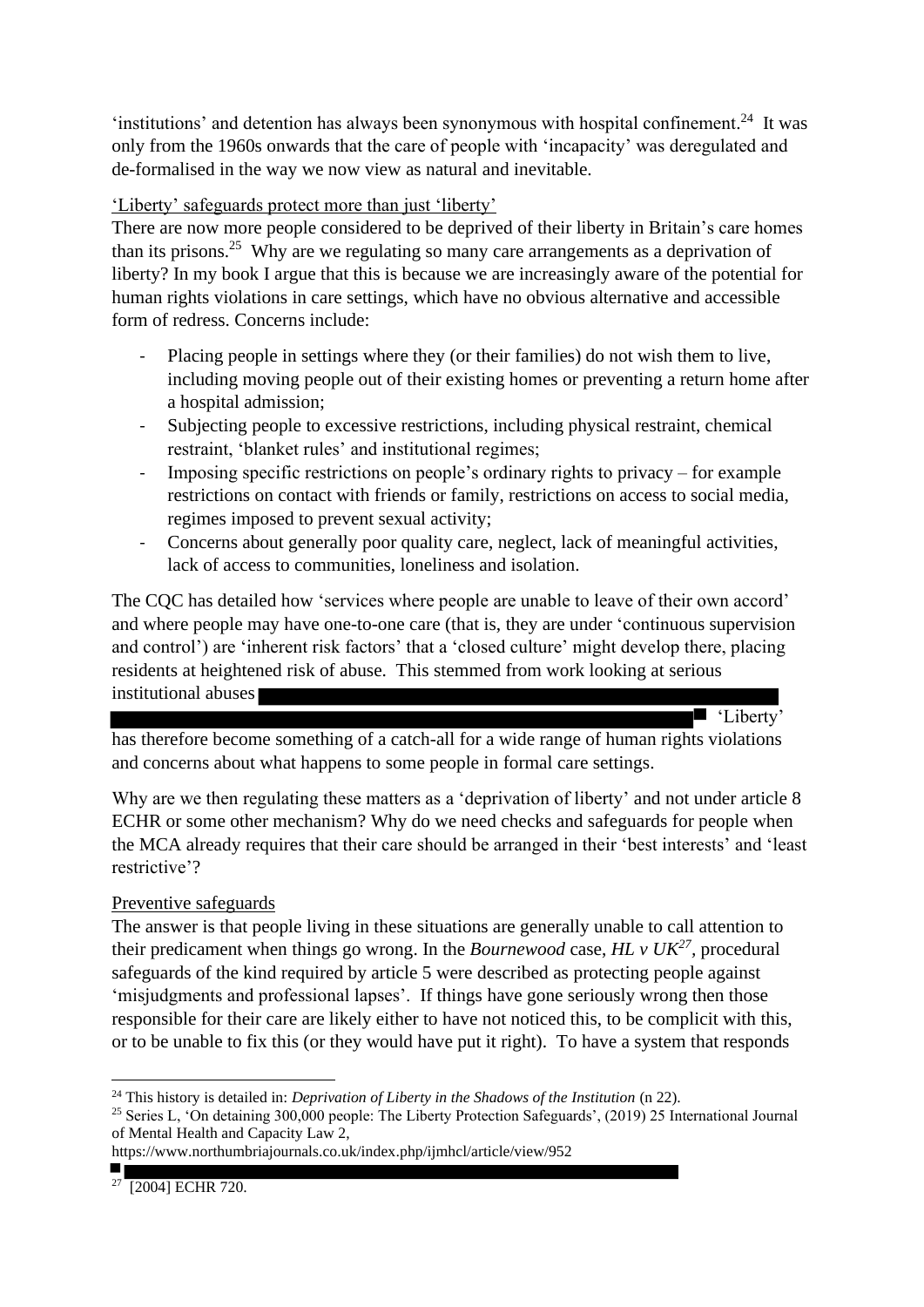only when there is a problem with somebody's care would not work – how would the system know about it if the person cannot alert it and the professionals believe they are doing the right thing? <sup>28</sup> The safeguards are *preventive*.

The *Cheshire West* acid test is a red flag for situations that require more than usual scrutiny in care settings. The Supreme Court's policy intention was to secure an 'independent check' on the care arrangements of people whom Lady Hale characterised as extremely 'vulnerable'.<sup>29</sup> Whilst the content of article 8 might sometimes fit the issues better, it does not entail the bundle of rights and procedural safeguards required by article 5 ECHR. These include requirements for formal assessments with an independent element, rights to information, rights to representation and advocacy and – where the person or others object to their situation – rights to appeal to a court. Without these kinds of safeguards, people whose care has gone wrong will find it almost impossible to secure the attention and redress they require. In our research on the Court of Protection we found that people who are alleged to lack capacity and their families almost never bring proceedings to challenge decisions made by professionals under the MCA *unless* they are subject to DoLS, because DoLS facilitates 'rights of appeal' via access to information, advocacy and non-means tested legal aid.<sup>30</sup> There is ample evidence that people who are considered to 'lack capacity', and their families, can find it extremely difficult to challenge professional decisions made around care under the  $MCA.<sup>31</sup>$ 

#### Deprivation of liberty in 'supported living'

At present the DoLS only regulate care homes and hospitals; the LPS will extent safeguards to other 'community' and domestic settings. This is people are not only restricted in care homes, and things do not only go wrong in care homes. Supported living is not an 'ordinary' domestic setting. It is a care setting that has a lot of parallels with regulated care homes, including that these tend to be 'segregated' environments outside of ordinary housing stock. The reality is that people may have limited control over where they live, who they live with, who supports them and how they are supported, especially if they 'lack capacity' in the meaning of the Mental Capacity Act 2005 (MCA) and their care is funded and arranged by public bodies. Research has found that supported living services can operate in very

<sup>&</sup>lt;sup>28</sup> A point made by the Court of Appeal in *SSJ v Staffordshire CC & Ors* [2016] EWCA Civ 1317.

<sup>29</sup> See paragraphs 1 and 57 of Lady Hale's judgment in *Cheshire West*.

<sup>30</sup> Series L, Fennell P and Doughty J, *Welfare cases in the Court of Protection: A statistical overview* (Cardiff University, Report for the Nuffield Foundation, 2017)<http://orca.cf.ac.uk/id/eprint/118054>

<sup>31</sup> House of Lords Select Committee on the Mental Capacity Act 2005, *Mental Capacity Act 2005: postlegislative scrutiny* (HL Paper 139, 2014); Local Government Ombudsman, *The Right to Decide: Towards a greater understanding of mental capacity and deprivation of liberty* (2017).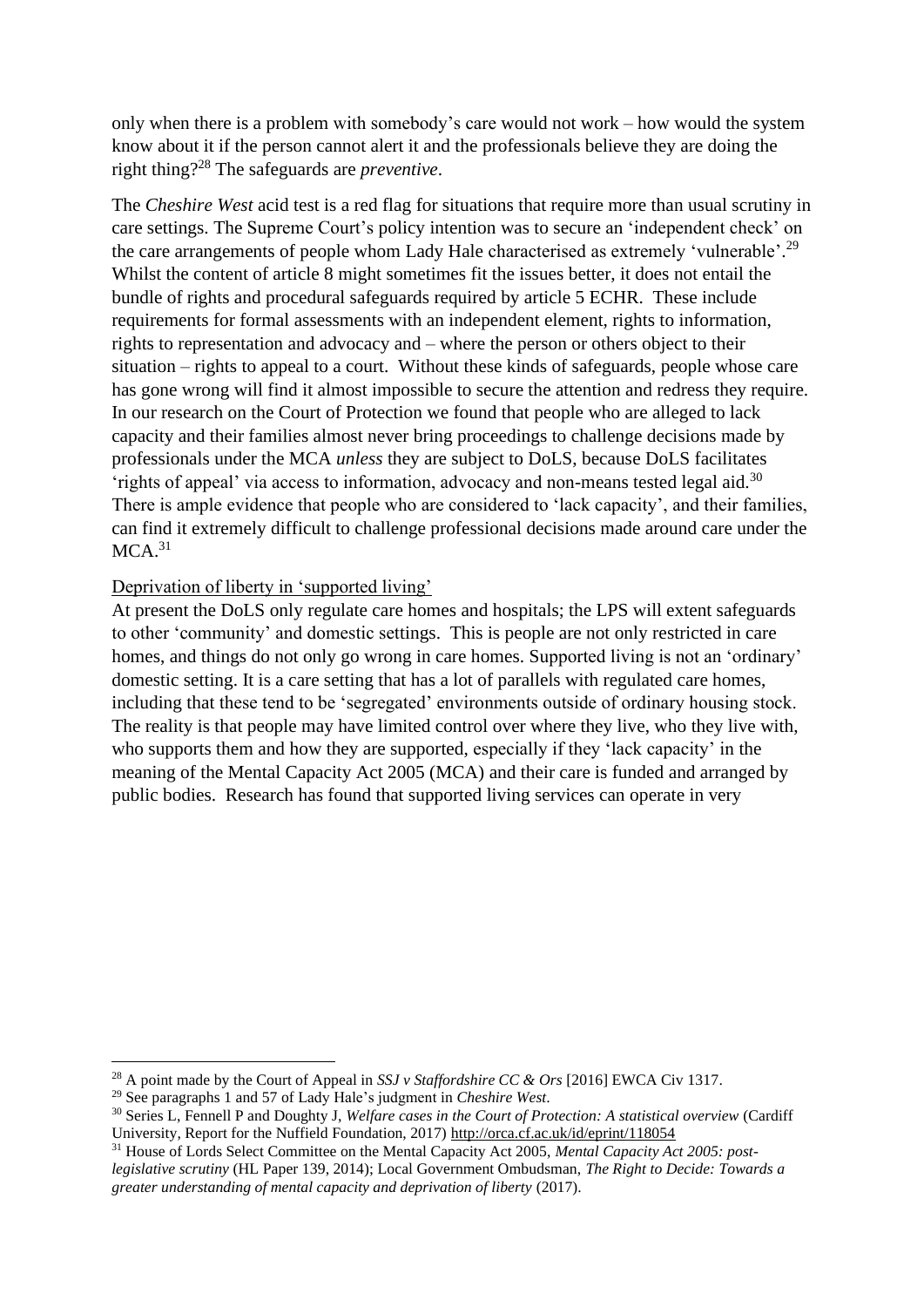institutional ways.<sup>32</sup> There are examples of the use of restraint in supported living,<sup>33</sup> restrictions on contact with others,  $34$  and even institutional abuse.<sup>35</sup>

### Problems with liberty safeguards

As mechanisms to respect, protect and fulfil human rights the DoLS are imperfect, and so too are the LPS. They can only choose between the 'actually existing options' and cannot secure more resources or better options than public bodies and/or the care market provides. The DoLS and LPS are also complex and have significant weaknesses in terms of independence, advocacy and rights of appeal.<sup>36</sup> In practice, resources are stretched very thin, meaning applications are 'triaged' and many people never get safeguards.

Another current problem is that in *obiter* remarks the Court of Appeal interpreted the *Cheshire West* 'acid test' narrowly to only relate to restrictions whereby a person is not 'free to leave' on a permanent basis.<sup>37</sup> This is unlikely to be what Lady Hale meant in her *ratio*, since she explicitly included in her analysis the more everyday restrictions – for example over contact and activities – that the appellants were subject to.<sup>38</sup> However the government endorsed this narrow analysis in its guidance on deprivation of liberty during the covid pandemic.<sup>39</sup>

This has had the surprising and alarming outcome that the government apparently considers the very extreme restrictions that care home residents have been subject to when required to self-isolate for weeks during the pandemic as not amounting to a deprivation of liberty because they are – in theory – free to leave the care home and live elsewhere. Government lawyers apparently expressed this view to the families of people living with dementia who argued their relatives in care homes were being falsely imprisoned during the pandemic.<sup>40</sup> Of course the reality is that nobody could leave – where would they go? If they could live at home safely they surely would be there and not in a care home, and during the pandemic all

<sup>32</sup> E.g. Fyson R, Tarleton B and War L, *Support for living? The impact of the Supporting People programme on housing and support for adults with learning disabilities* (Joseph Rowntree Foundation, York, 2007). <sup>33</sup> In the *Cheshire West* case a man with Down syndrome was frequently physically restrained to prevent him from ingesting his incontinence pads.

<sup>&</sup>lt;sup>34</sup> For example, in one Court of Protection case a man  $-G$  – was removed from his foster carer  $-E$  – because of (unfounded) allegations of abuse by her. He was moved to supported living. Contact with her was restricted. This was said to be a violation of both their article 8 ECHR rights *G v E, A Local Authority & F* [2010] EWHC 621 (Fam). Several people with learning disabilities have been removed from their families, their contact restricted and supervised, on the basis that their family carers exercised 'undue influence' over them and were hampering their 'independence'. In some of these cases the individuals concerned still wished to live with their families: *A Local Authority v WMA & Ors* [2013] EWHC 2580 (COP); *A Primary Care Trust v AH* [2008] EWHC 1403 (Fam).

<sup>35</sup> Commission for Social Care Inspection and Healthcare Commission, *Joint Investigation into the Provision of Services for People with Learning Disabilities at Cornwall Partnership NHS Trust* (2006).

<sup>36</sup> Series (2019; 2022) n [2a](#page-0-0)nd n [3.](#page-0-1)

<sup>37</sup> *D (A Child)* [2017] EWCA Civ 1695 [22].

<sup>38</sup> *Cheshire West*, UKSC, [51], [52], [53].

<sup>39</sup> See: Department of Health and Social Care, *The Mental Capacity Act (2005) (MCA) and deprivation of liberty safeguards (DoLS) during the coronavirus (COVID-19) pandemic: additional guidance* (Version of 15 October 2020, 2021[\) https://www.gov.uk/government/publications/coronavirus-covid-19-looking-after-people](https://www.gov.uk/government/publications/coronavirus-covid-19-looking-after-people-who-lack-mental-capacity/the-mental-capacity-act-2005-mca-and-deprivation-of-liberty-safeguards-dols-during-the-coronavirus-covid-19-pandemic-additional-guidancea)[who-lack-mental-capacity/the-mental-capacity-act-2005-mca-and-deprivation-of-liberty-safeguards-dols](https://www.gov.uk/government/publications/coronavirus-covid-19-looking-after-people-who-lack-mental-capacity/the-mental-capacity-act-2005-mca-and-deprivation-of-liberty-safeguards-dols-during-the-coronavirus-covid-19-pandemic-additional-guidancea)[during-the-coronavirus-covid-19-pandemic-additional-guidancea.](https://www.gov.uk/government/publications/coronavirus-covid-19-looking-after-people-who-lack-mental-capacity/the-mental-capacity-act-2005-mca-and-deprivation-of-liberty-safeguards-dols-during-the-coronavirus-covid-19-pandemic-additional-guidancea)

<sup>40</sup> John's Campaign, *The Holding Pen: 14 Days Enforced Isolation for People Living in Care Homes* (Golden Duck 2021). 'The Government lawyers assure our lawyers that what is happening is not false imprisonment, as adults with mental capacity are always free to leave – they just can't come back unless they are prepared to quarantine for 14 days.' P 38.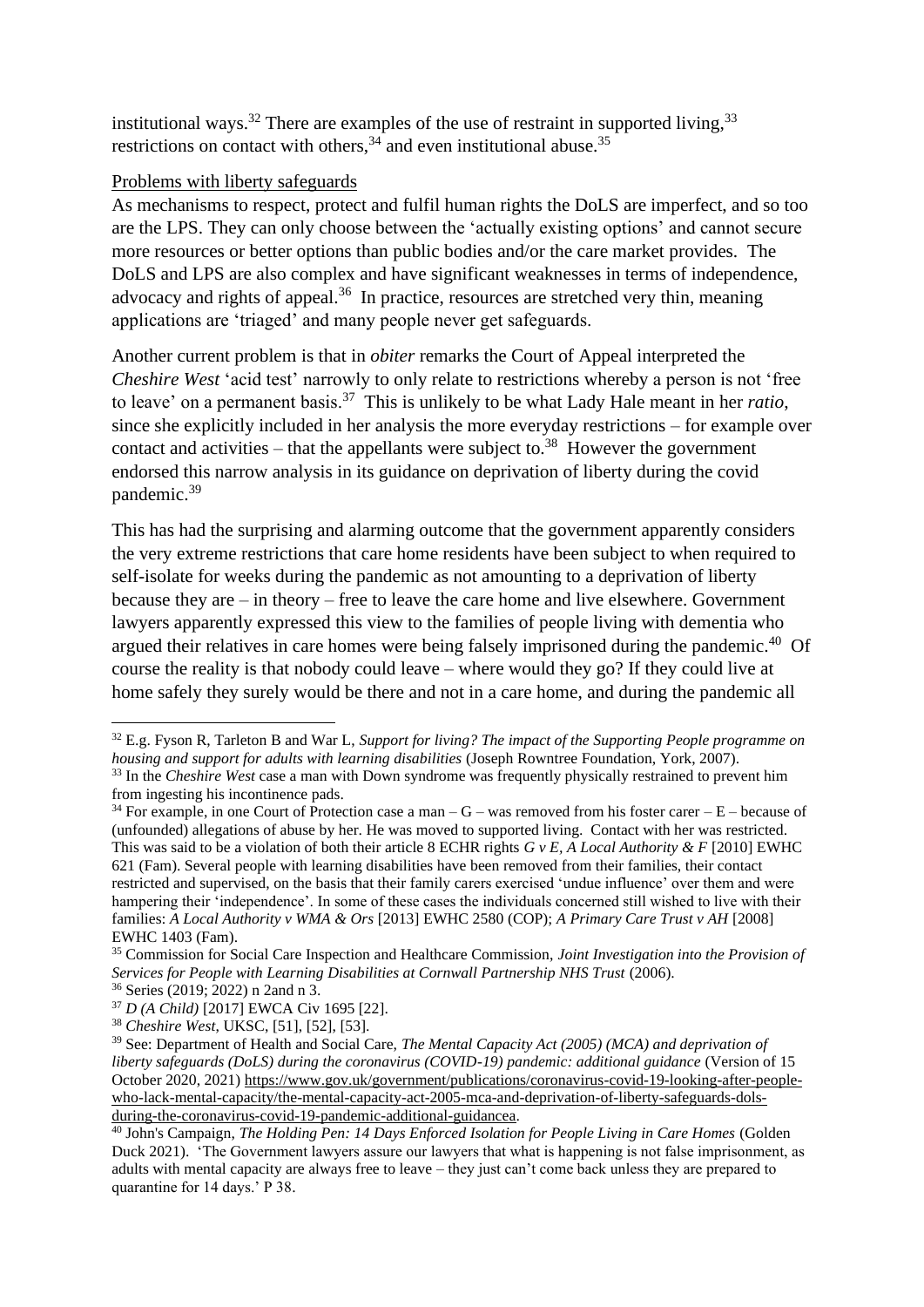care homes operated these self-isolation rules. It is striking that during the pandemic the number of DoLS applications fell for the first time since *Cheshire West*, despite care home residents living under some of the most extreme restrictions.<sup>41</sup> This issue extends beyond the pandemic. If 'deprivation of liberty' (and therefore deprivation of liberty safeguards) only go to the question of whether a person can leave *permanently*, then they cannot address the wide range of issues around restrictions, restraint, interferences with private and family life and so on that practitioners and the Court of Protection currently use the safeguards to address.

Beyond what is reported by the Court of Protection and official statistics,<sup>42</sup> we know surprisingly little about how the DoLS operate in practice because of weaknesses in official data protection and monitoring of the system by CQC. Further empirical research, better data collection and better regulatory oversight are much needed. The two critical questions that we cannot currently answer are:

1. how often are care arrangements improved by the interventions of assessors, advocates or others involved in the DoLS/LPS? and

2. how do those directly subject to the DoLS/LPS experience these processes and outcomes?

## **Regulatory protection of rights?**

Critics of the DoLS (and LPS) often ask why this independent preventive role cannot be undertaken by the Care Quality Commission (CQC)? Here are some reasons why CQC in its current form cannot undertake the kind of individualised, preventive and responsive action necessary to safeguard people's rights in care in the way that the DoLS are intended to:

- The CQC regulates services not individual people's care. It does not (currently) investigate individual situations or respond to individual complaints. Where it hears of concerns CQC will usually look to see whether the service has a process in place to deal with concerns (e.g. safeguarding processes, complaints processes, MCA assessments). CQC may in some instances make a local authority safeguarding referral (although the evidence it gave to the JCHR's earlier inquiry implies this step is rarely taken) $43$ .
- CQC inspectors can check to ensure mental capacity assessments and best interests meetings have been documented and conduct surface checks as to their quality. CQC inspectors do not undertake such assessments themselves nor make substantive

<sup>41</sup> NHS Digital, *Mental Capacity Act 2005, Deprivation of Liberty Safeguards - 2020-21* (2021) [https://digital.nhs.uk/data-and-information/publications/statistical/mental-capacity-act-2005-deprivation-of](https://digital.nhs.uk/data-and-information/publications/statistical/mental-capacity-act-2005-deprivation-of-liberty-safeguards-assessments/2020-21)[liberty-safeguards-assessments/2020-21](https://digital.nhs.uk/data-and-information/publications/statistical/mental-capacity-act-2005-deprivation-of-liberty-safeguards-assessments/2020-21)

<sup>42</sup> NHS Digital, *Mental Capacity Act 2005, Deprivation of Liberty Safeguards - 2020-21* (2021) [https://digital.nhs.uk/data-and-information/publications/statistical/mental-capacity-act-2005-deprivation-of](https://digital.nhs.uk/data-and-information/publications/statistical/mental-capacity-act-2005-deprivation-of-liberty-safeguards-assessments/2020-21)[liberty-safeguards-assessments/2020-21](https://digital.nhs.uk/data-and-information/publications/statistical/mental-capacity-act-2005-deprivation-of-liberty-safeguards-assessments/2020-21)

<sup>43</sup> Hatton C, *Analysis of information provided to the Joint Parliamentary Committee on Human Rights in support of the Inquiry into the detention of children and young people with learning disabilities and/or autism* (2019) [https://publications.parliament.uk/pa/jt201919/jtselect/jtrights/121/Analysis-of-data-from-CQC-and-](https://publications.parliament.uk/pa/jt201919/jtselect/jtrights/121/Analysis-of-data-from-CQC-and-NHS-Digital-JCHR.pdf)[NHS-Digital-JCHR.pdf;](https://publications.parliament.uk/pa/jt201919/jtselect/jtrights/121/Analysis-of-data-from-CQC-and-NHS-Digital-JCHR.pdf) Hatton C, *Summary of information available to the CQC and CQC inspections January 2014 – June 2019* (2019) [https://publications.parliament.uk/pa/jt201919/jtselect/jtrights/121/Hatton-analysis](https://publications.parliament.uk/pa/jt201919/jtselect/jtrights/121/Hatton-analysis-inpatient-units.pdf)[inpatient-units.pdf](https://publications.parliament.uk/pa/jt201919/jtselect/jtrights/121/Hatton-analysis-inpatient-units.pdf)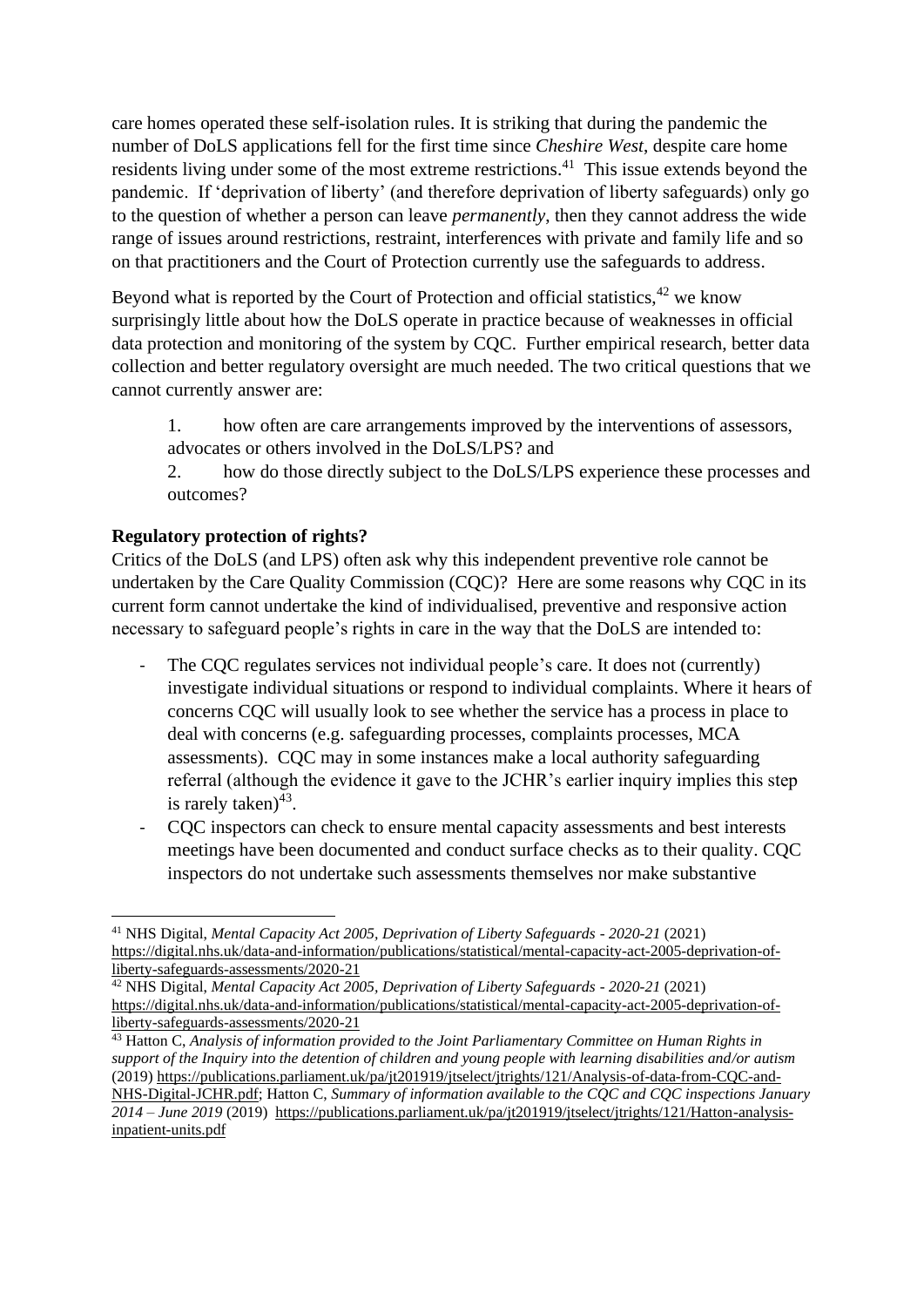determinations about what care is right for specific individuals. They cannot review the substantive outcome of these assessments and decisions. DoLS assessors – and the Court of Protection – do precisely this.

- Where CQC has concerns about a specific individual it would be rare for it to continue to follow up and advocate for that person to ensure their situation is resolved, instead seeking reassurances that the service provider and/or commissioning body are taking action. In contrast, DoLS inserts roles for advocates, representatives and reviews by the supervisory body to continue to maintain contact with the person and monitor their situation over the longer term.
- CQC does not presently have the resources to even visit care homes annually, let alone individually assess and monitor everyone subject to the DoLS/LPS. [Figure 1](#page-8-0) shows how care home inspection frequencies have fallen since the first social care inspectorate was created. Since the pandemic began, this has fallen even further.



<span id="page-8-0"></span>

- CQC regulates services, but not the public bodies (local authorities or CCGs) that may commission those services. Often when something goes wrong with a persons' care, the underlying issue is connected with how the person came to be in a particular service in the first place, and the care plan as it was commissioned and funded. CQC has no powers to investigate or address this.
- CQC has no powers to require changes to a particular individual's care, let alone to 'discharge' an individual from a deprivation of liberty authorisation, enabling them to return home. It inspects and enforces against a set of national standards for services. Regulatory compliance is not a lever like a mental health tribunal or a court – it cannot enquire what plans would be put in place if a person were discharged and then force them to be released.

# CQC's role in preventive detention monitoring

CQC does perform a preventive monitoring function as National Preventive Mechanism under the UN Optional Protocol of the Convention Against Torture (OPCAT). This means it is tasked with visiting places where a person is deprived of their liberty to ensure they are not being tortured or subjected to cruel, inhuman or degrading treatment. As the JCHR have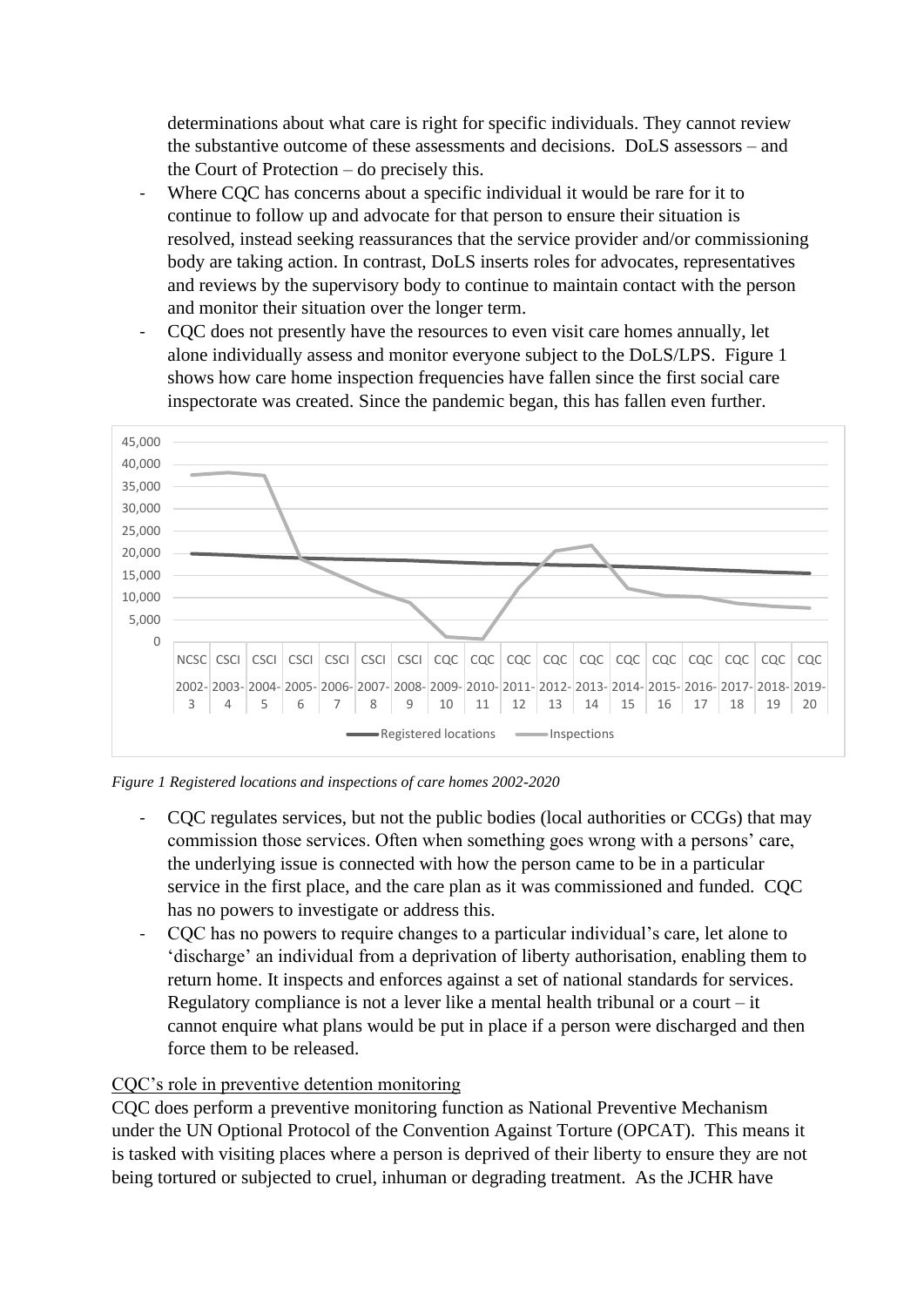previously considered in their work around autism and learning disability hospitals, the CQC's actual ability to detect abuse and its preventive monitoring function is limited.<sup>44</sup> For this reason, CQC is undertaking a review of how it monitors these kinds of closed settings.<sup>45</sup> However, abuse is not limited to hospitals and it is not limited to people with learning disabilities and autism – it can happen across all kinds of care setting, and all populations who draw upon care.

One significant limitation for CQC's preventive monitoring role is that it currently has no powers to inspect 'supported living' style services. This is because these are not 'regulated premises'; CQC only regulates the care. The law enshrines a belief that these are ordinary domestic homes where people are receiving 'homecare'. Yet as outlined above the reality is that supported living services can function very similarly to congregate and segregated settings. There are even examples of providers building 'supported living' style services on old hospital campuses, where CQC would have no powers to refuse registration because it does not regulate the 'premises' only the support.<sup>46</sup> If a provider decided to develop a large 'supported living' block of housing, and extend the reach of its existing registered support provision, there is no reason why CQC would even know where it was providing care and support or who to. It is estimated that as many as 58,000 people may be deprived of their liberty in services like this.<sup>47</sup> From a preventive detention monitoring perspective, this is a significant blind spot. For this reason some Nordic countries are including (or considering including) supported housing within their OPCAT monitoring remit.<sup>48</sup>

One option is to categorise these services as 'regulated premises', enabling powers of entry and tighter regulatory controls on the premises themselves. The problem is that this would affect a wide range of ancillary matters, including people's entitlements to welfare benefits and funding for supported housing. It also runs the risk of further embedding 'institutional' mindsets instead of tackling these and ensuring providers understand and treat these 'private dwellings' as a person's home. A better tactic would be to find an alternative way for COC to engage with people living in these services who are at heightened risk of excessive restrictive or even abuse care, in ways that does not undermine the ethos underpinning supported living – that these *should be* run as private homes with support (even if in practice they often are not). CQC could also use its enforcement powers to ensure that supported living services were being run in the way they were originally intended – as services that are provided in people's own homes, giving them meaningful choice and control over who supports them and how.

An alternative possibility is to give CQC similar powers to visit people who are subject to deprivation of liberty authorisations under the LPS, to interview them in private, to receive

<sup>44</sup> Joint Committee on Human Rights, *The detention of young people with learning disabilities and/or autism* (HC 121 HL Paper 10, 2019)<https://publications.parliament.uk/pa/jt201920/jtselect/jtrights/121/121.pdf> <sup>45</sup> Care Quality Commission, *Out of sight – who cares? A review of restraint, seclusion and segregation for autistic people, and people with a learning disability and/or mental health condition* (2020) [https://www.cqc.org.uk/publications/themed-work/rssreview;](https://www.cqc.org.uk/publications/themed-work/rssreview) Care Quality Commission, 'How CQC identifies and responds to closed cultures' (2021) [https://www.cqc.org.uk/guidance-providers/all-services/how-cqc](https://www.cqc.org.uk/guidance-providers/all-services/how-cqc-identifies-responds-closed-cultures)[identifies-responds-closed-cultures.](https://www.cqc.org.uk/guidance-providers/all-services/how-cqc-identifies-responds-closed-cultures)

<sup>46</sup> Discussed in chapter 7 of *Deprivation of liberty in the Shadows of the Institution* (n [2\)](#page-0-0).

<sup>47</sup> See Law Commission, *Impact Assessment: Mental Capacity and Detention* (LAWCOM0055, 2017) <http://www.lawcom.gov.uk/project/mental-capacity-and-deprivation-of-liberty/>

<sup>&</sup>lt;sup>48</sup> Discussed in chapter 5 of *Deprivation of liberty in the Shadows of the Institution* (n [2\)](#page-0-0).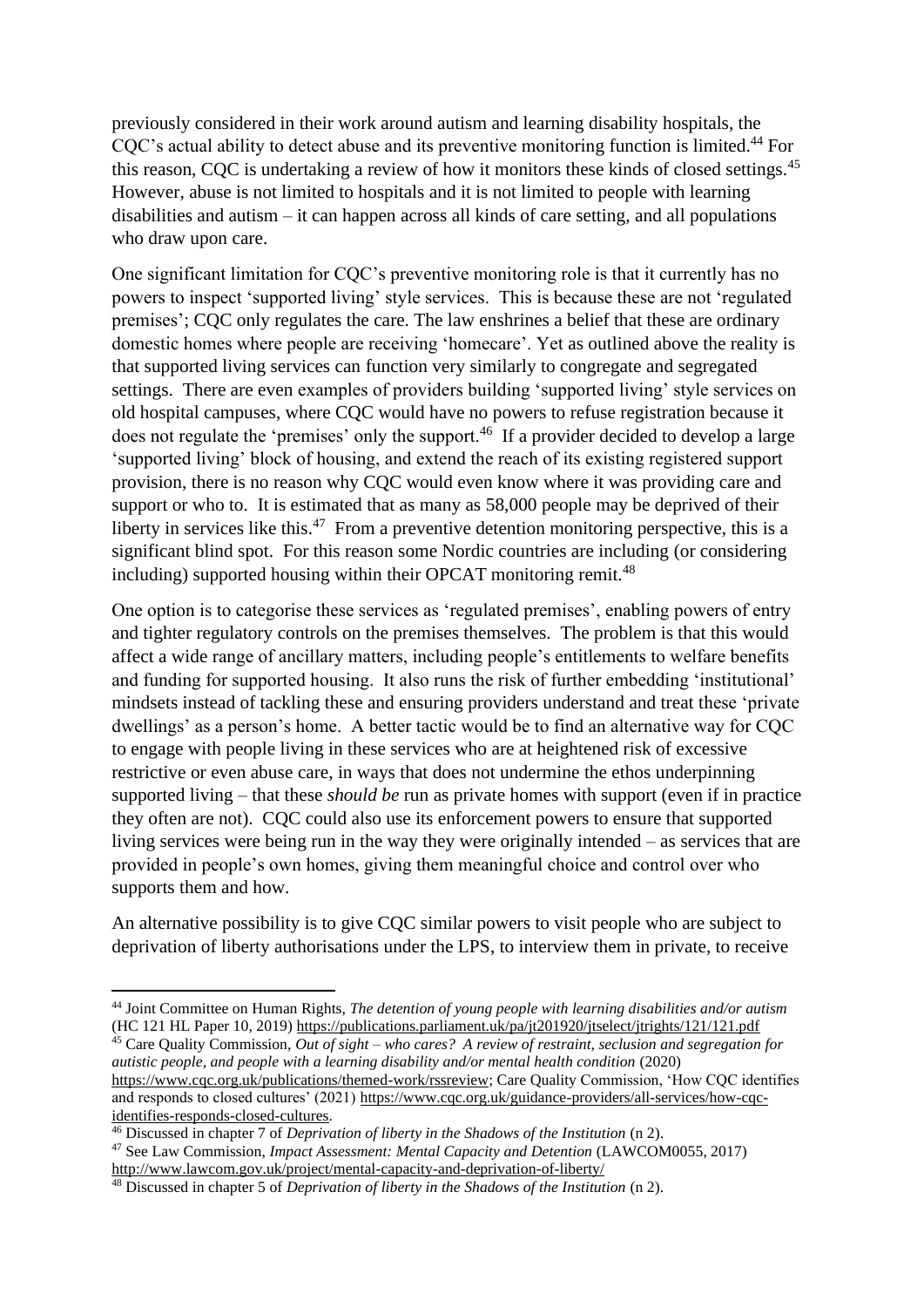their complaints, as those CQC already possess for people who are detained under the Mental Health Act 1983. This is the approach taken by the Mental Welfare Commission for Scotland in connection with both its capacity and mental health legislation.

Visiting powers and duties for people subject to the LPS could be effective via regulations. The government is currently preparing regulations for the LPS which it will lay before Parliament. These should address how CQC monitors the safeguards. The issue is not about 'powers of entry' so much as powers to undertake *visits to people* and to interview them in private. CQC should also be empowered to speak to the person's representatives (the 'appropriate person' and any advocate), anyone involved in caring for the person or with an interest in their welfare, and to look at the key documentation around capacity, care planning and the LPS. Ideally the regulations should require that such visits be undertaken by a person with the appropriate expertise and communication ability, and good knowledge of the MCA and the LPS.

### CQC's potential role in monitoring the Liberty Protection Safeguards

Ideally new regulations for how CQC monitor the LPS would also seek to close the gaps in our knowledge, by explicitly requiring the regulator to document and report upon the operation of all aspects of the safeguards including:

- Rights to information
- The quality of assessments and reviews
- How care home managers fulfil their new role under the LPS
- How Approved Mental Capacity Professionals fulfil their role under the LPS
- Representation and independent advocacy
- Rights of appeal
- Outcomes for cared-for persons
- The experiences of cared-for persons and families whose care is authorised under the LPS.

At present CQC's monitoring of the DoLS does not provide us with satisfactory information of this nature. Their DoLS monitoring has tended to focus on procedural matters like whether care homes are making DoLS applications when inspectors believe they should be, and whether providers notify CQC they have made applications. There have been few efforts over recent years to gather information over how the *safeguards* themselves operate – that is, how the assessments and decisions are made, how they impact upon care, how representation and advocacy is secured and operating, whether people are being given appropriate accessible information about their rights and able to exercise rights of appeal. Most fundamentally, in over a decade of monitoring the DoLS, the CQC has not yet reported on how those subject to applications and authorisations experience the safeguards; at best there are anecdotal accounts of the experiences of relatives. The annual DoLS monitoring report became a slim chapter in the 'State of Care' report (in contrast with their annual report on the Mental Health Act 1983).

The new LPS regulations offer an opportunity to start again, and ensure that there is appropriate monitoring of this framework, closing gaps in our knowledge and securing systemic improvements in human rights protection.